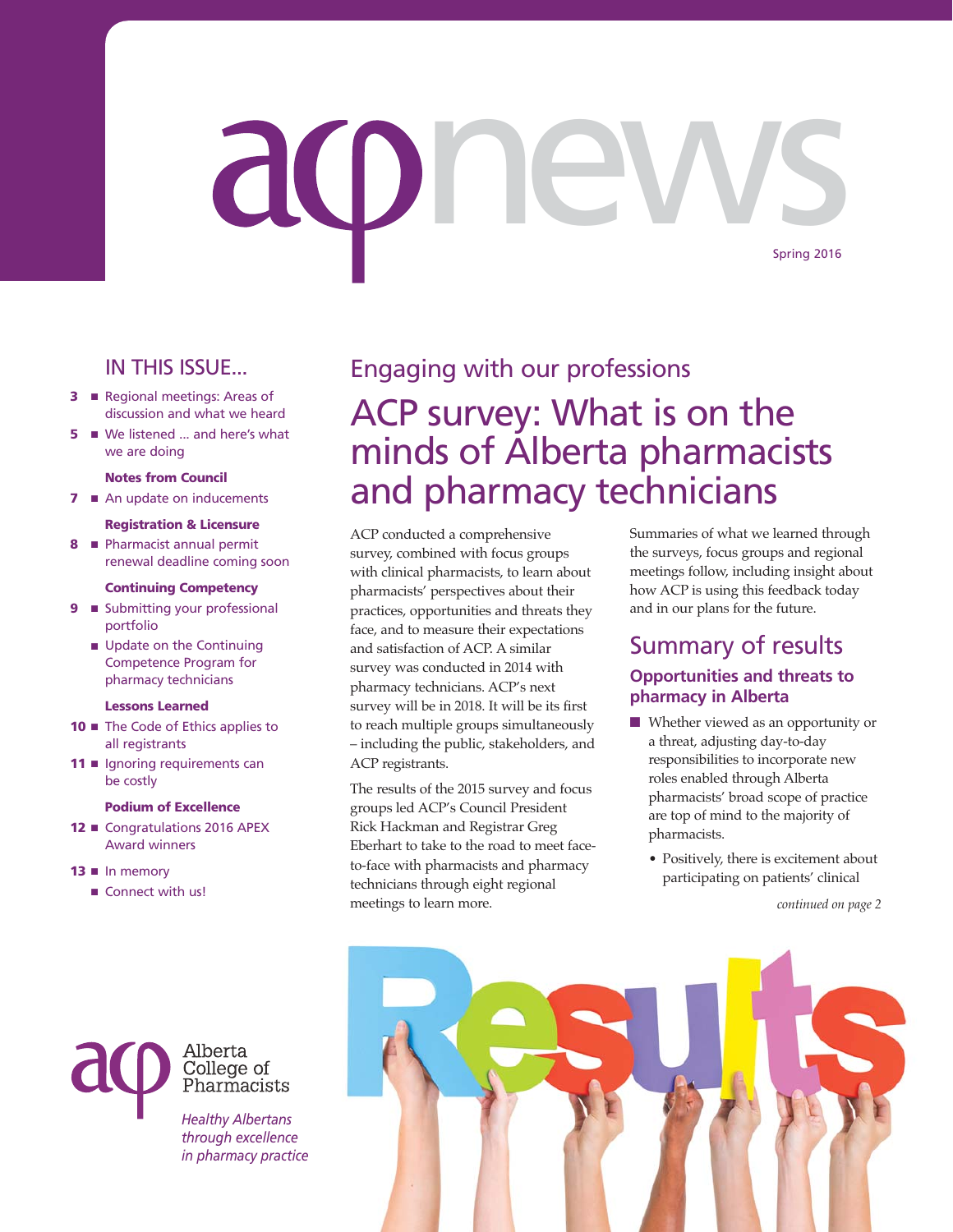

aφnews is published three times per year by the Alberta College of Pharmacists.

Editor in Chief: Greg Eberhart Managing editor: Shirley Nowicki

Please send comments or submissions for publication to communications@pharmacists.ab.ca.

#### **ACP Council Executive**

President: Rick Hackman President Elect: Taciana Pereira Executive Member at Large: Brad Couldwell Past President: Brad Willsey

Councillor email addresses are posted on our website under *About ACP/Council.*

#### **Staff Directory**

Registrar: Greg Eberhart Deputy Registrar: Dale Cooney Operations and Finance Director: Lynn Paulitsch Communications Director: Shirley Nowicki Competence Director: Debbie Lee Complaints Director: James Krempien Pharmacy Practice Consultants: Tim Fluet, Chantal Lambert, Mark Munchua, Monty Stanowich, Jennifer Voice Professional Practice Director: Shao Lee Registration Manager: Linda Hagen

Staff email addresses are posted on our website under *Contact Us*.

**Alberta College of Pharmacists 1100, 8215 - 112 Street NW Edmonton AB T6G 2C8 T 780-990-0321 TF 1-877-227-3838 F 780-990-0328**

#### **pharmacists.ab.ca**

#### **Opportunities and threats**  *continued from page 1*

teams, to be, as one pharmacist noted, "a primary, not ancillary health care provider." They appreciate that the government has changed the service model, providing compensation for medication reviews/care plans and for consultation.

- Pharmacists recognize that additional prescribing authority will provide them more opportunities to provide patients a higher level of care, in a more timely manner.
- Pharmacists note that they will need to rely on their team, including pharmacy technicians, in order to successfully transition to a more clinical role.
- However, there are some pressures and concerns around potentially changing and expanding roles, and the impact that this has on day-today work.
	- Corporate community pharmacists note that they are under pressure to conduct a "quota" of medication reviews/care plans, adding time pressure to their work and potentially eroding trust with primary care physicians.
- The public and other healthcare practitioners may not be fully aware and/or fully accepting of new roles and responsibilities of ACP registrants.
- Pharmacists are also concerned about recent cutbacks in the pricing of generic drugs by Alberta Health and Alberta Blue Cross.

#### **Expectations of the College among pharmacists**

- **n** Pharmacists place a great deal of importance on the development and enforcement of high standards of practice.
	- They feel that ACP does an excellent job of determining entrance requirements, promoting high standards, and protecting the general public.
- Pharmacists would like ACP to do more to ensure safe practice environments; and include coaching and mentoring for registrants to comply with practice standards.
	- Education and skill development are important to pharmacists, showing the importance of ACP and RxA working together on professional development.
- Pharmacists feel that ACP does a good job of communicating expectations and in overall



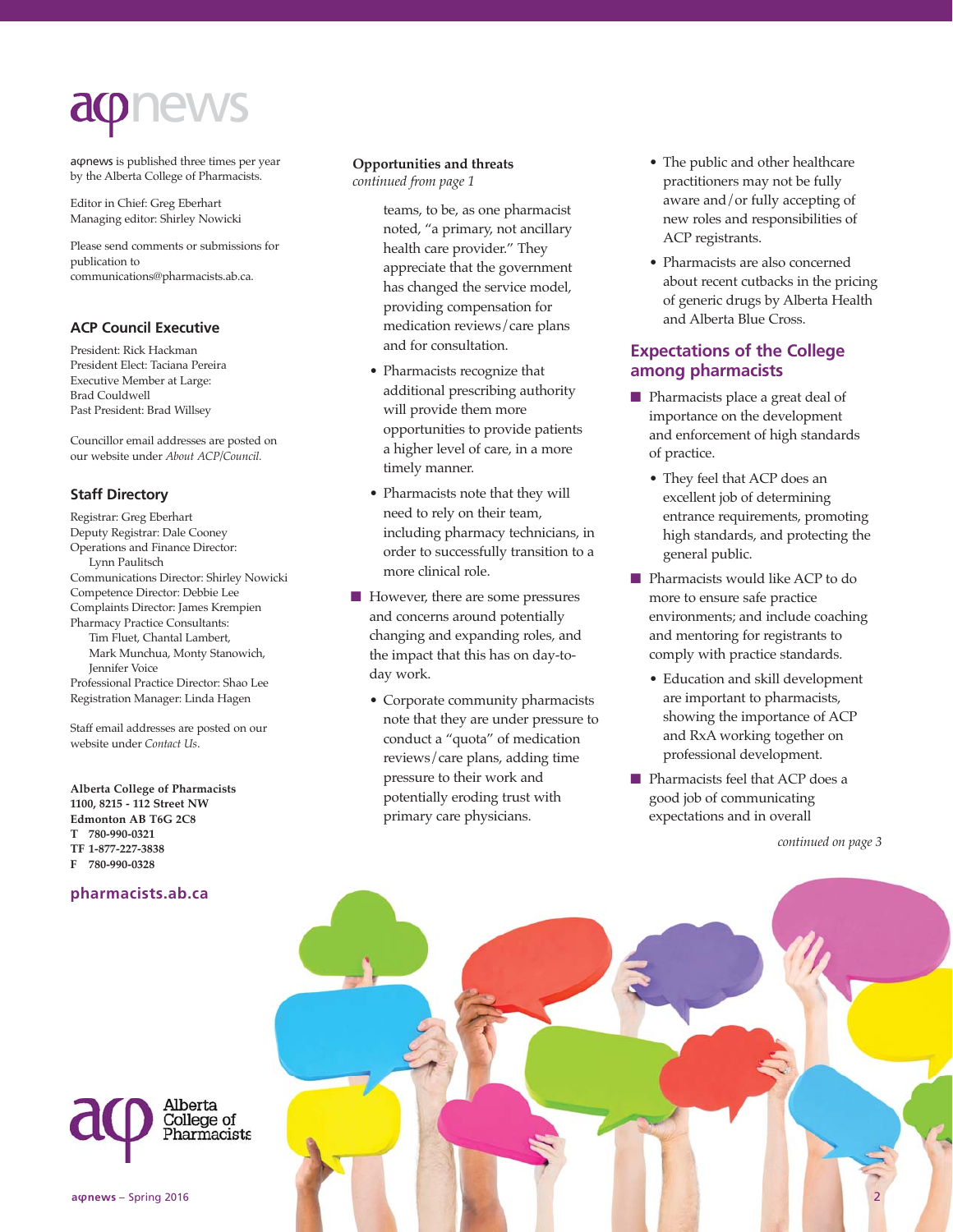#### **ACP survey** *continued from page 2*

governance of the profession. There is less agreement that ACP understands the complex practice challenges faced by registrants. It is unclear whether this reflects a lack of understanding or a perceived lack of empathy about the challenges.

#### **Changing role of pharmacists**

- $\blacksquare$  Pharmacists anticipate that they will be doing "more" in the next few years: more involvement, monitoring, decision making, and less counting, dispensing, and technical work.
- $\blacksquare$  There is a high degree of agreement that pharmacists' roles should include education and support, promotion of healthy choices, and coordination of drug therapies.
- $\blacksquare$  Less than half of pharmacists agree that their role should include assessment and primary treatment. In addition, there is less agreement that pharmacists' roles should include mental health, pain management, or palliative care.
	- Younger pharmacists are significantly more likely to embrace a more encompassing role, including all aspects of helping patients in public health, chronic disease, primary care, and pain management.

#### **Communication**

- $\blacksquare$  Although the majority of pharmacists consider the ACP website their most important source of information, all three of the major communications vehicles are valued by pharmacists (*The Link*, aφnews, and website)
	- The ACP website is visited, on average, seven times per month.
- **n** Pharmacists have a strong desire for information. While satisfied with most information received, pharmacists desire better information on influenza outbreaks and ethical decision making.



# Regional meetings: Areas of discussion and what we heard

*Regional meetings were held in Edmonton, Calgary, Killam, Red Deer, Grande Prairie, Vermilion, Medicine Hat and Lethbridge. Over 250 pharmacists and pharmacy technicians (60/40 split between the professions) participated in the discussions and workshop-style breakout sessions.*

Regional discussions centred on four topics:

- 1. Practice challenges facing pharmacists and pharmacy technicians
- 3. Roles in mental health and addictions
- 3. Resourcing the implementation and development of person-centred care plans
- 4. Specialties in pharmacy practice

The following is a summary of comments from participants that were commonly heard amongst the meetings.

#### **Practice challenges facing pharmacists and pharmacy technicians**

- Workflow patterns have not changed significantly, despite taking on new roles and responsibilities.
- $\blacksquare$  Many pharmacy technicians feel that they are not being used to their full scope.
- $\blacksquare$  Technology used in pharmacies does not support us to easily access information or to develop care plans:
	- It would be valuable to have a real time interface between pharmacy systems and Netcare.
	- It would be convenient to be able to electronically upload care plans.
- $\blacksquare$  There is a shortage of pharmacy technicians available for community practices; particularly in rural Alberta.
	- It is difficult to retain pharmacy technicians in rural Alberta and sometimes difficult to accommodate full time positions for pharmacy technicians.
- $\blacksquare$  There is tension between some pharmacists and some pharmacy technicians, and between some pharmacy technicians and some pharmacy assistants, with respect to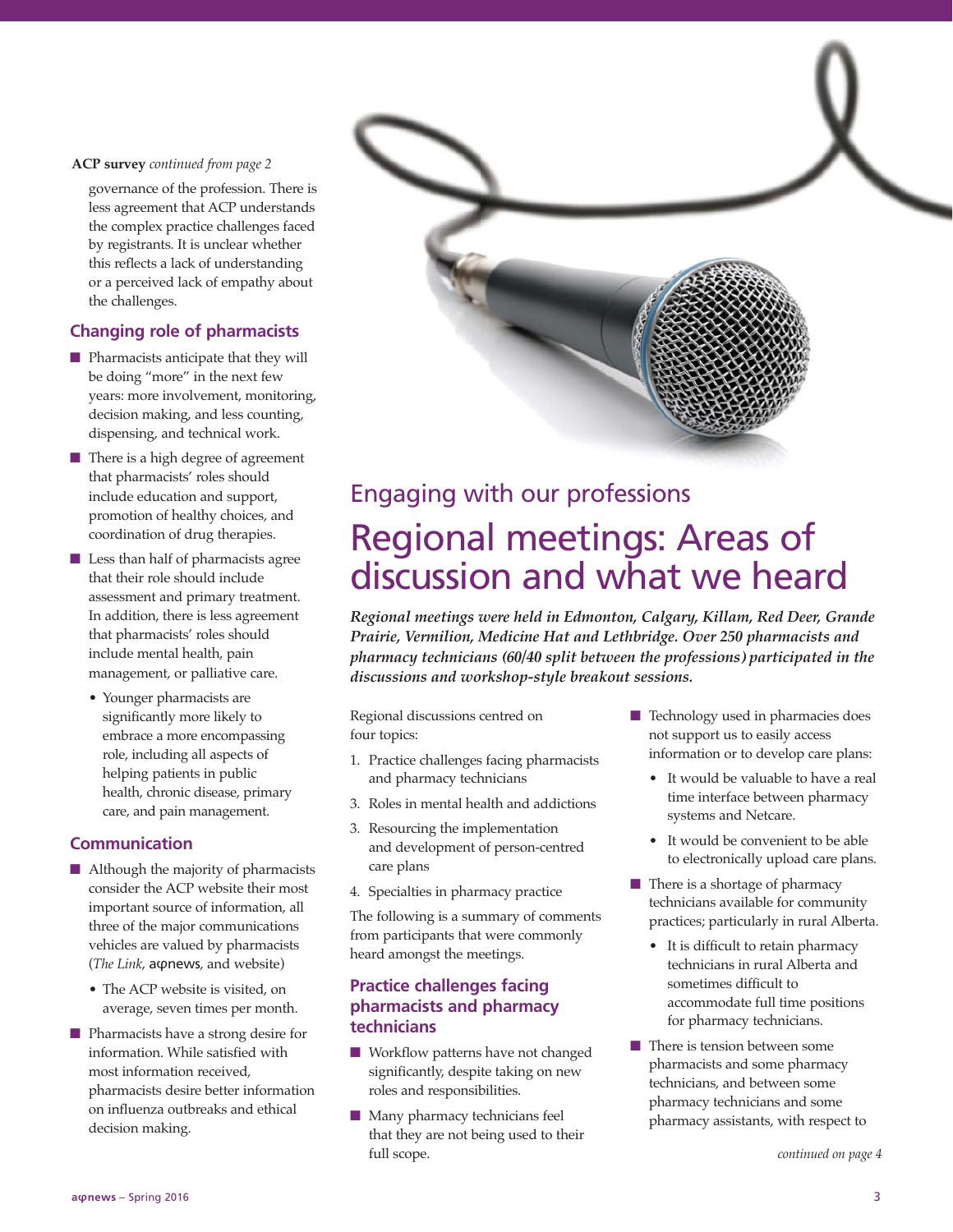#### **Regional meetings** *continued from page 3*

roles, responsibilities, and employment opportunities.

- $\blacksquare$  Levels of support from pharmacy owners, both independent and corporate, to facilitate change differs. Some have invested in staffing and training, others in technology, while others have tried to influence performance through performance targets.
- **n** Pharmacy professionals are disillusioned by the impact of third party carriers, manufacturers and employers directing or influencing where individuals must access services in order to have their health benefits reimbursed.
	- Patient choice has changed and is more often influenced by benefits than by the level of care where service is accessed.
- $\blacksquare$  While excited about the possibilities of practicing in Alberta, and the opportunities available, many pharmacists and pharmacy technicians are fatigued with the pace of change.

#### **Roles in mental health and addictions**

- $\blacksquare$  The time required and the human resource requirements to care for individuals afflicted with mental health and addictions is different than that required to care for those suffering from physical ailments.
- **n** Pharmacists and pharmacy technicians require tools and support to refer individuals to other mental health/addiction services in their community.
- $\blacksquare$  Pharmacists would like more training in mental health and addictions, both at the undergraduate level and through professional development.
- $\blacksquare$  Pharmacists are frustrated, feeling that they are often placed in a position to "police" indiscriminate prescribing of substances of abuse by some physicians.



*In one of eight regional meetings held throughout the province, ACP registrar Greg Eberhart encourages discussion with pharmacists and pharmacy technicians surrounding topics related to their practice challenges and opportunities.*

- $\blacksquare$  Pharmacy technicians can assist pharmacists to collect preliminary information from individuals, to support and prepare them to conduct assessments, and support individuals suffering from mental health and addictions.
- $\blacksquare$  The coordination of drug therapy (and sometimes care in general) for individuals with mental health conditions is poor.
- **n** Pharmacists have a significant and vital role to play in de-prescribing and supporting individuals to discontinue unnecessary therapies (i.e. antipsychotics, benzodiazepines, non-prescription codeine).
- **n** Pharmacists should have authority to prescribe narcotics and controlled substances in some situations and subject to certain criteria (i.e. palliative care, pain management, opiate addiction).
- **n** Pharmacists have a major role in supporting and monitoring compliance by individuals with drugs used to treat mental illnesses.

#### **Resourcing the development and implementation of care plans**

- $\blacksquare$  A standardized format for care plans is desired:
	- Many recognized that a template was not desirable, as there is potential to detract from critical thinking that is important to person-centric care.
- $\blacksquare$  The information explosion has impacted both the quantity and quality of information that we must consider.
- $\blacksquare$  There is no multidisciplinary consensus on best practices and practice guidelines.
- $\blacksquare$  We need a single point of entry to access best practices and practice guidelines that have gained some consensus across professions and Alberta's health system.
- We require a common source for tools (both decision support and for patient support):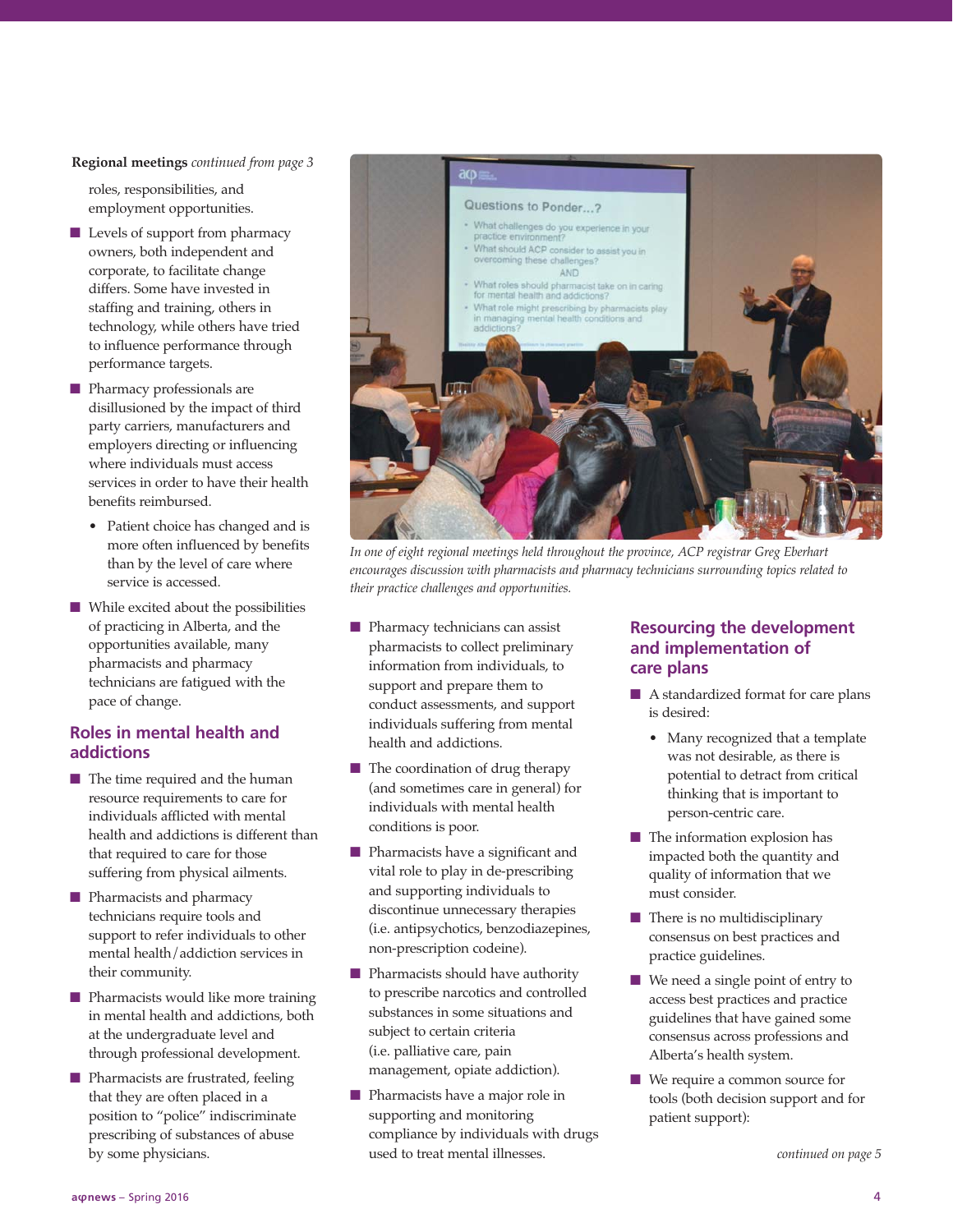**Regional meetings** *continued from page 4*

- The more that this can be systems-based the better. We need to use the same tools as other professionals.
- $\blacksquare$  A single electronic patient record is required; one that can be reviewed and contributed to by patients and their health team members wherever and whenever care is accessed.
- $\blacksquare$  ACP should not necessarily be the point of entry for resources; however, it is important that ACP facilitate the development and availability of a solution like this.

#### **Specialties in pharmacy practice**

- $\blacksquare$  Specialties in pharmacy practice have potential to further fragment care.
- **n** Pharmacists and pharmacy technicians want to know about colleagues in their community who have achieved additional knowledge, training and expertise in certain areas so that they can collaborate with them to benefit patients.
- $\blacksquare$  There is too much new information and knowledge; pharmacists can't be experts at everything, therefore specialties are inevitable.
- **n** Just because someone has taken additional training, and received a certificate for completing that training, does not make them a specialist.
- $\blacksquare$  There may be specialties in pharmacy technician practice (i.e. sterile compounding).
- $\blacksquare$  How would pharmacy specialists be paid? Should they receive a differential payment from those providing general services?
- **n** Pharmacists are already specialists in drug therapy.
- $\blacksquare$  If specialties were to exist, ACP has a role in establishing the standards and a framework for them.
- Specialties need to be competencybased and must be differentiated and demonstrated both qualitatively and quantitatively from general practice.

 $\blacksquare$  There is a need to differentiate services, to assist the public to make informed decisions about where they can access the type and level of care they require. However, specialties may not be the solution to this.

#### **Pharmacy technicians' additional feedback**

- ACP should consider changing its name to be more inclusive of pharmacy technicians.
- $\blacksquare$  First-time technicians should have an orientation to teach them exactly what ACP does and what it does for technicians.
- Idea: host a welcome function for pharmacy technicians.
- More resources are needed on ACP's website for pharmacy technicians.
- ACP should focus more on hospital technicians and not just community pharmacy technicians.
- $\blacksquare$  Pharmacy technicians want more information on their new profession including scope of practice.

# We listened ... and here's what we are doing

Council recognizes the importance of engaging with registrants, partners and stakeholders, and the public to ensure that it can lead in an informed way. During the past year, ACP has reached out by:

 $\blacksquare$  Conducting our triennial survey with pharmacists to hear your perspectives about emerging opportunities, threats, and challenges within your practices, your perspectives about ACP, and the effectiveness of our communications;

 $\blacksquare$  Visiting pharmacies and meeting with pharmacists, pharmacy technicians, and licensees to learn about your successes, and to gain insight about

how you are approaching new challenges;

- $\blacksquare$  Hosting eight regional meetings across Alberta to facilitate discussions amongst registrants;
- $\blacksquare$  Hosting two webinars [\(Physician](https://pharmacists.ab.ca/physician-assisted-death-pad)[assisted Death](https://pharmacists.ab.ca/physician-assisted-death-pad) and [Virtual Regional](https://pharmacists.ab.ca/regional-meeting-webinar)

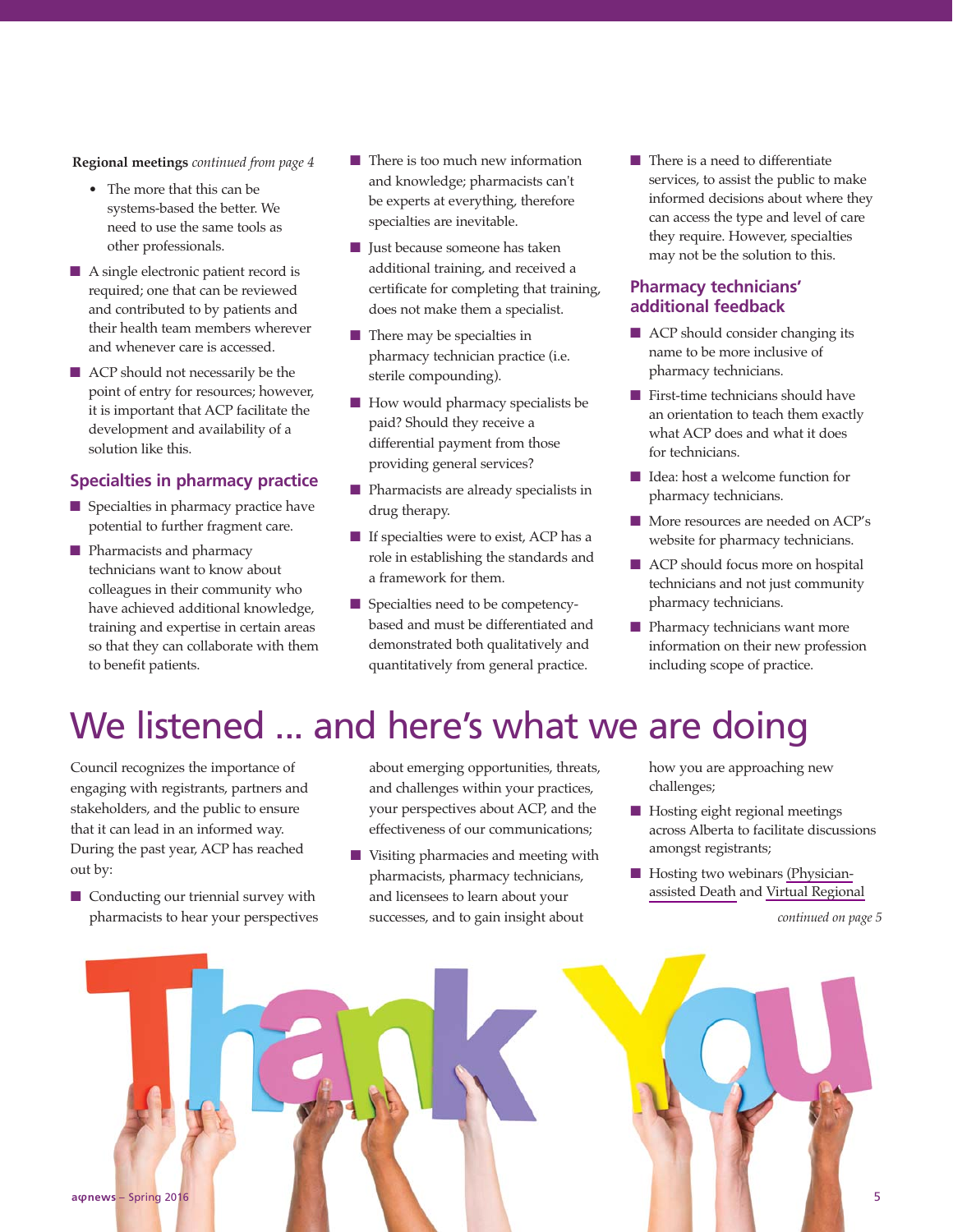#### **We listened ...** *continued from page 5*

[Meeting\)](https://pharmacists.ab.ca/regional-meeting-webinar) to enable registrants from across Alberta to participate in discussions that may not otherwise be accessible to them;

- $\blacksquare$  Meeting with corporate leaders to share insights about practice opportunities in Alberta, and how this differs from that in other provinces – emphasizing the need to invest in practice management systems and their pharmacist teams to achieve their mutual goals;
- n Meeting with organizational leaders from RxA, PTSA, and CSHP Alberta Branch to discuss organizational priorities and opportunities to work together. This is exemplified by the guidance document that PTSA, RxA, and ACP developed on the "Roles and Responsibilities of Pharmacists and Pharmacy Technicians";
- $\blacksquare$  Meeting with organizational leaders from other regulated professions and provincial health organizations to identify common opportunities to work together. Examples resulting from these discussions are the guidance provided about "Medical Assistance in Dying" and the availability of naloxone to temporarily reverse opiate overdose; and

■ Hosting our second annual "Leadership Development Forum" to support and nurture aspiring pharmacist and pharmacy technician leaders.

The insights gained through our engagement efforts provide ACP with another perspective – a valuable lens to look through when considering opportunities and priorities in support of our strategic goals. Some examples follow:

#### **Professional practice**

 $\blacksquare$  Our team of practice consultants reflect our largest investment in monitoring and improving pharmacy practice. We recognize the magnitude of change everyone is experiencing and continue to develop tools and provide coaching and mentoring to individuals and pharmacy teams. The work of our practice consultants continues to effect positive change in processes and behaviours, resulting in better patient experiences.

#### **Technology solutions**

 $\blacksquare$  We are highly engaged in provincial initiatives to enhance information management and information technology solutions. ACP is a significant partner in evolving the electronic health record. ACP

advocates for real-time interfaces with pharmacy systems, a common electronic health record that pharmacy professionals can view and contribute to (uploading of care plans), and e-prescribing.

#### **Registration policies and processes**

- $\blacksquare$  We are reviewing current policies and processes related to member registration and pharmacy licensing. Registration and licensing are amongst ACP's most important responsibilities. We must be responsive in a changing environment and ensure:
	- Registration and licensing categories appropriately anticipate the needs of the health system and our professions;
	- Only qualified individuals are registered and/or granted a pharmacy license; and,
	- Individuals have a transparent and positive experience during the registration process.

#### **Human resources**

 $\blacksquare$  We will be modernizing role statements for pharmacists' and pharmacy technicians' practices.

*continued on page 7*

#### *In 2015, Council approved a 5-year strategic plan that resulted in the following* Five strategic goals:

| Pharmacy technicians<br>will be integrated<br>into pharmacy<br>practice teams,<br>exercising<br>responsibility for<br>roles they're<br>authorized to fulfil. | Pharmacists will<br>consistently conduct<br>an appropriate<br>assessment of each<br>patient prior to<br>providing any<br>pharmacy service. | Patient care records<br>will include<br>continuous<br>documentation of<br>pharmacist<br>assessments,<br>treatment plans,<br>record of care, and<br>monitoring results. | Patients will have<br>access to pharmacist<br>prescribing and<br>injections through all<br>licensed pharmacy<br>practice settings. | Patients will expect<br>pharmacists to<br>provide appropriate<br>assessments, advice,<br>and support about<br>their health<br>(treatment) plan at<br>each encounter. |
|--------------------------------------------------------------------------------------------------------------------------------------------------------------|--------------------------------------------------------------------------------------------------------------------------------------------|------------------------------------------------------------------------------------------------------------------------------------------------------------------------|------------------------------------------------------------------------------------------------------------------------------------|----------------------------------------------------------------------------------------------------------------------------------------------------------------------|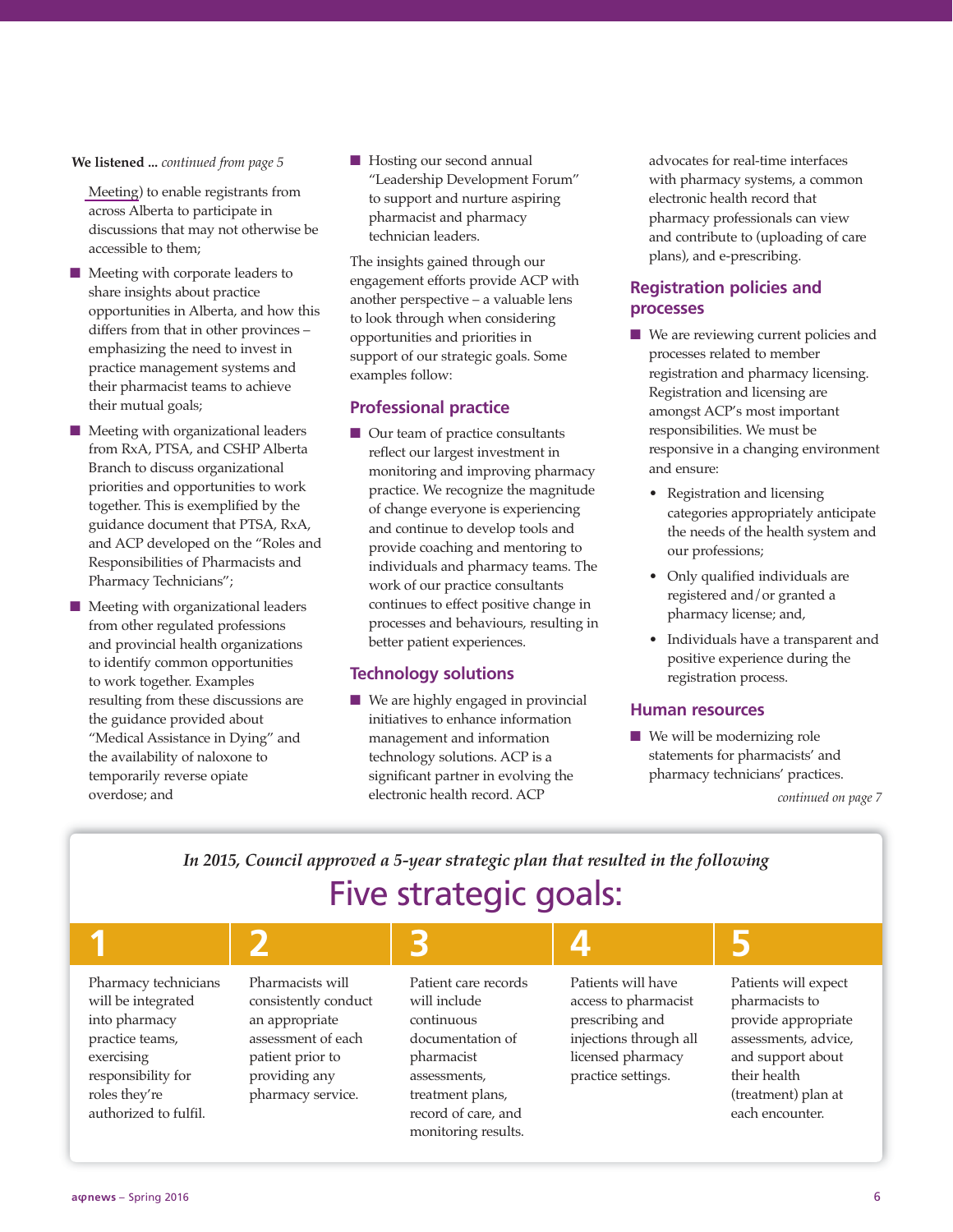Our pharmacists' role statement was last addressed 20 years ago, as a precursor to the *Health Professions Act.* Now, we aim to develop contemporary role statements to reflect modern practices in a manner that fully integrates pharmacy technicians into pharmacy teams. Furthermore, it will help Albertans better understand what to expect from their pharmacy team.

 $\blacksquare$  We will also be reviewing current legislation and public policies in an effort to identify barriers to the roles of pharmacists and pharmacy technicians. We will pursue amendments, where appropriate, including drug scheduling and provincial policies that control access to drugs and vaccines. We are also developing a framework for pharmacists and pharmacy technicians who sell and use point of care technologies in their practices. The evolution and availability of new technologies may be amongst the most disruptive changes emerging in practice. Pharmacists and pharmacy technicians who provide or use these technologies require a framework to support them to make informed decisions about using these new resources appropriately.

This is only a snapshot of some of the things that ACP is doing. We appreciate how your input has helped us shape our efforts and direction.

In late May, our annual report for 2015 will be posted on the ACP website. We encourage you to review the report and reflect on our professions' achievements over the past year. While daily efforts sometimes feel daunting, it is important to take a moment and reflect on where we have been and what we have accomplished together. Your council and our college look forward to talking and walking along this journey with you.

## We listened ... *continued from page 6* An update on inducements

In April 2014, ACP council approved amendments to its Code of Ethics and Standards of Practice for Pharmacists, Pharmacy Technicians and the Operation of Licensed Pharmacies. Council was concerned that inducements offered **on the condition** that individuals purchase drugs or professional services, conflicted with behaviours and practices intended to protect the best interest of the public and the integrity of the professions.

In June 2014, Sobeys West et al. received an interim injunction – which made the amendments unenforceable until a judicial review by a judge of the Court of Queen's Bench was completed. After an extensive delay in the process resulting from a shortage of judges in Alberta, the judicial review began in December 2015, and was adjourned into March 2016; concluding with the decision of the court on April 22, 2016. The court held that, "…the prohibition of inducements offered through loyalty programs by pharmacies is *ultra vires* the college under the *Health Professions Act*." *Ultra vires* means: outside the statutory power of.

The approach taken by the Alberta court differs substantially from the approach taken by the British Columbia Court of Appeal in January 2016 – in a similar matter involving *Sobeys West et al. and the College of Pharmacists of British Columbia*. In that case, the B.C. Court of Appeal followed a long line of precedents that recognized that court must defer to the council of the college in its determination of the public interest. The B.C. Court of Appeal recognized that in making ethical rules and standards, the college could look to the future in its effort to



maintain high ethical standards and professionalism, and was not constrained to acting only on empirical evidence of harm. The B.C. Court of Appeal recognized that the inducement prohibitions were questions of policy that benefitted from the particular expertise of pharmacists on the council as opposed to a court of law.

By contrast, the approach taken by the Alberta court was far more interventionist – with no deference given to the council, deciding that it was best positioned to determine what protected and served the public interest under the *Health Professions Act*.

ACP unequivocally disagrees with the judge's decision; on both the judge's failure to treat the amendments with the appropriate degree of deference and the judge's decision on the merits. ACP filed an appeal of the judge's decision to Alberta's Court of Appeal. ACP will vigorously defend the profession's authority to establish and amend its standards and code of ethics. The matter extends beyond the ACP because, in the view of the ACP, the approach taken by the court undermines the principle of self-regulation in all professions.

ACP's position and concern about offering inducements on the condition that an individual purchase a drug or professional service remain. While the appeal process is making its way through the court, we do not support encouraging individuals to transfer their care through any type of inducement. We respect the right of individuals to exercise choice in transferring care; however, we do not support this being encouraged and incented by health professionals for reasons that do not relate to the health care of the patient. While the amendments were struck down by the court, Principle 1 of the Code of Ethics remains in full effect. It requires that each pharmacist and pharmacy technician "Hold the well-being of my patient to be my primary consideration."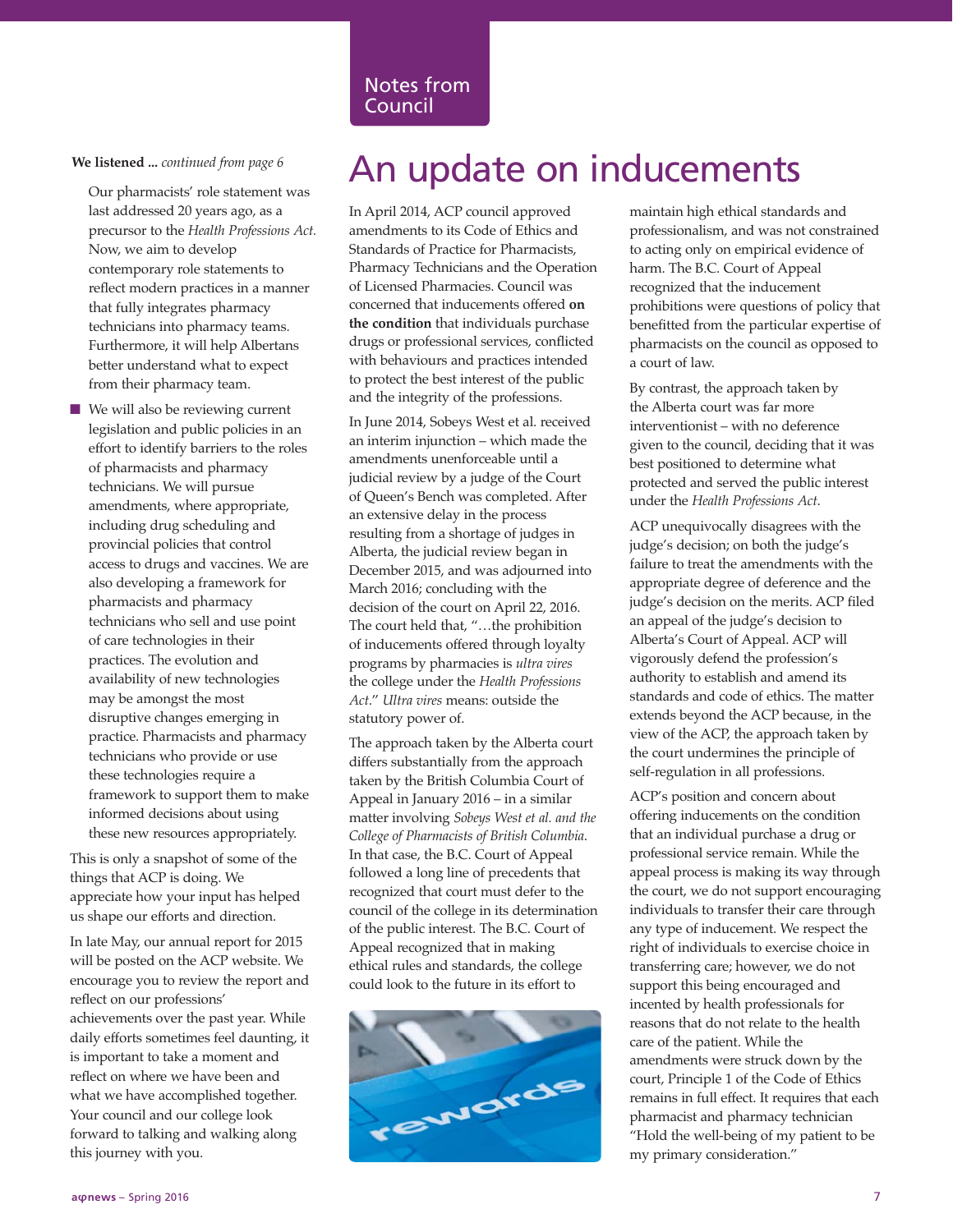# Pharmacist annual permit renewal deadline coming soon

*Pharmacists – you must apply to renew your practice permits by May 31.*

#### **Use the checklist below to get ready to renew!**

#### **Complete the mandatory Jurisprudence self-assessment**

Available in the Self-Assessment / Prescribed Activities section of the Continuing Competence Program (CCP) portal.

#### **Complete and document at least 15 CEUs**

Complete at least 15 Continuing Education Units (CEUs) during the Continuing Education (CE) cycle (June 1-May 31) and document each activity on a Learning Record.

Remember, the CE year is not the same as the registration year. Even though your practice permit doesn't expire until June 30, 2016, all CEUs earned in June 2016 apply to the 2016-17 CE year. You cannot carry over CEUs you did not claim for the 2015-16 CE year.

#### **Complete at least one Implementation Record**

Put your learning to use by implementing a minimum of one CEU into your practice and documenting this on an Implementation Record (you only need to complete one record).

#### **Make sure you have at least \$2 million of personal liability insurance**

All pharmacists who hold an ACP practice permit must carry at least \$2 million of personal liability insurance at all times. Even if you are not practising in Alberta (e.g., on leave, living outside Alberta, or selling real estate) as long as you hold a practice permit, you must have liability insurance.

#### **Update your contact information in your registrant profile**

You can do this online at any time:

- 1. Click on the teal *Login* button on the top of the ACP homepage (pharmacists.ab.ca)
- 2. On the *Login* page, enter your username (registrant number) and your password.\*
- 3. Click on *My Profile* at the top of the page.
- 4. You will be asked to login to the registrant profile (use the same username and password).
- 5. Click on *View Profile*. Click on the *Edit* button in the appropriate section and update your information.
- 6. Click *Save*.

#### *\*Forgot your password?*

To reset your password online:

- 1. Click on the teal *Login* button on the top of the ACP homepage (pharmacists.ab.ca)
- 2. Click the *Forgot your password*?
- 3. Follow the prompts to reset your password.

#### **If you have authorization to administer drugs by injection**

#### **Make sure you meet CPR and first aid requirements**

At the time of applying for authorization to perform injections, you made a professional declaration that you will maintain valid first aid and CPR certification for the duration of your authorization, and that if you are unable to provide proof of certification, your authorization to administer injections will be cancelled.

| <b>MAY</b> |                      |         |     |     | 2016 |  |
|------------|----------------------|---------|-----|-----|------|--|
| <b>SUN</b> | <b>MON</b>           | TUE WED | THU | FRI | SAT  |  |
|            | 1 2 3 4 5 6 7        |         |     |     |      |  |
|            | 8 9 10 11 12 13 14   |         |     |     |      |  |
|            | 15 16 17 18 19 20 21 |         |     |     |      |  |
|            | 22 23 24 25 26 27 28 |         |     |     |      |  |
|            | 2930(31)             |         |     |     |      |  |

- $\blacksquare$  Valid and current CPR (Level C) council policy requires that you have minimum CPR Level C. If it's time to renew your CPR certification, make sure it's Level C.
- Valid and current first aid (standard or emergency)

#### **Ensure you have taken action to maintain both your clinical and technical competencies required for administering injections**

In conjunction with your annual practice permit renewal, you will be required to complete a declaration that you have maintained the clinical and technical competencies required for administering injections by ensuring you:

- 1. Have and will maintain valid CPR minimum Level C (Std 1.18);
- 2. Have and will maintain valid first aid certification (Std 1.18);
- 3. Have administered an injection within the past three years; and
- 4. Have, within the past 12 months, reviewed the Standards of Practice for Pharmacists and Pharmacy Technicians (Stds 7, 16 and 17) and have the required policies and procedures for handling emergencies in place.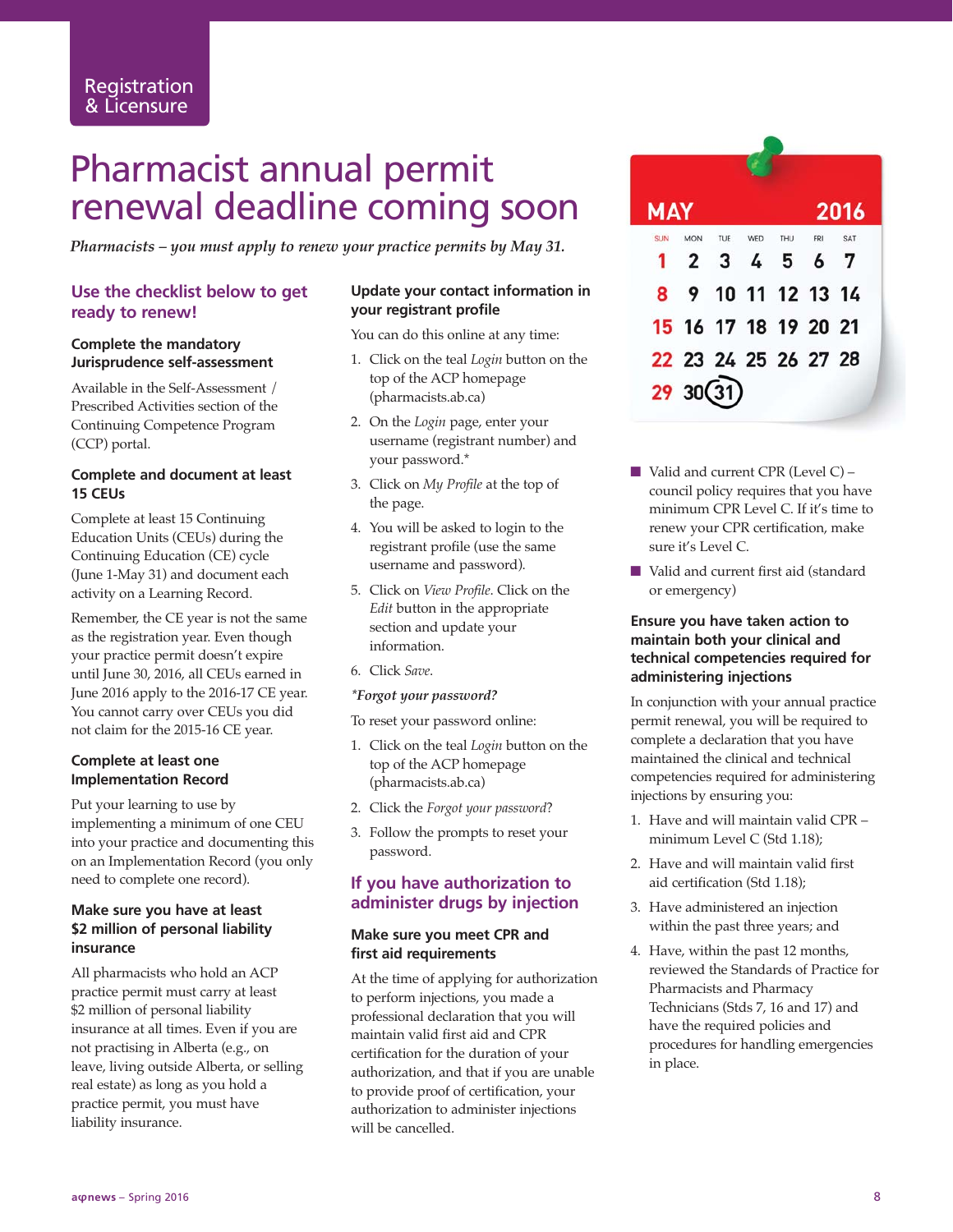# The final step Submitting your professional portfolio

Once you have completed the Continuing Competence Program (CCP) requirements, the last step is submitting your professional portfolio to the college. You will need to complete this step before you can renew your practice permit online as a clinical pharmacist for 2016/2017.

#### **Where do I find the** *Submit* **button?**

The *Submit* button is located on the homepage of the CCP portal, along the left-hand side, and is only accessible during the online registration renewal period (end of April – May 31). Once you have completed all of the program's requirements, you can upload your portfolio by clicking the *Submit* button. *(Please note, once you have submitted your portfolio, you will no longer be able to make changes to the submitted records.)*



If you are unable to submit your portfolio online, it may be due to unmet requirements. Checkmarks appearing above the *Submit* button identify completed sections of the competence program. If a checkmark is missing, please refer to the corresponding section and complete the requirement.

#### **Portfolio Submission Help Guide**

**For additional support and information, please refer to our "Submitting your Professional Portfolio" guide.** The help guide is located on the [ACP website](https://pharmacists.ab.ca/ccp-requirements) under *Resource Centre > Competence > CCP Requirements*.

If you are still working on your professional portfolio, please refer to our ["CCP requirements"](https://pharmacists.ab.ca/ccp-requirements) section of the ACP website for a number of additional resources including:

- $\blacksquare$  Examples of Implementation **Objectives**
- How to write SMART objectives
- $\blacksquare$  How to upload a supporting document

#### **For further assistance**

Please contact a member of the competence team at competence@pharmacists.ab.ca; and/or review the [FAQs on the ACP website.](https://pharmacists.ab.ca/faq?shs_term_node_tid_depth=1)

# Update on the Continuing Competence Program for pharmacy technicians

One of the first steps you should take in the new Continuing Competence Program (CCP) for pharmacy technicians is to review the mandatory CCP tutorial. This tutorial is available in the Self-Assessment/Prescribed Activities section of the [CCP portal](https://www2.skilsure.net/skilsure_acp_cpd/Login/ccplogin.php) (ACP website: *Resource Centre > Competence > CCP portal*), and can be accessed using your ACP registration number and password. Pharmacy technicians have until November 30, 2016, to complete the program requirements, which includes:

#### **1. Prescribed activities:**

- a. CCP tutorial
- b. Jurisprudence Self-Assessment
- **2. Learning activities:** Complete at least 15 continuing education units (CEUs) during the CE cycle (December 1, 2015 to November 30, 2016) and document each activity on a Learning Record.
- **3. Implementation of learning:** Implement a minimum of one CEU worth of learning into your practice and document this on an Implementation Record (you only need to complete one record).

The CCP tutorial will help you gain a better understanding of the program and its requirements. You may also claim non-accredited CEUs for the tutorial, so once completed, you are already a couple

steps closer to meeting the requirements of the program.

#### **Learning activities: FAQs from pharmacy technicians**

#### **Is my learning activity valid for CEUs?**

Any learning activity relevant to pharmacy practice may be claimed as a CEU. When in doubt, we recommend that you refer to [NAPRA's Professional](http://napra.ca/pages/PharmacyTechnicians/pharmacytechnicianscompetencies.aspx) [Competencies for Pharmacy Technicians.](http://napra.ca/pages/PharmacyTechnicians/pharmacytechnicianscompetencies.aspx) If a learning activity is related to one or more of the listed competencies, then you may claim CEUs by completing a Learning Record.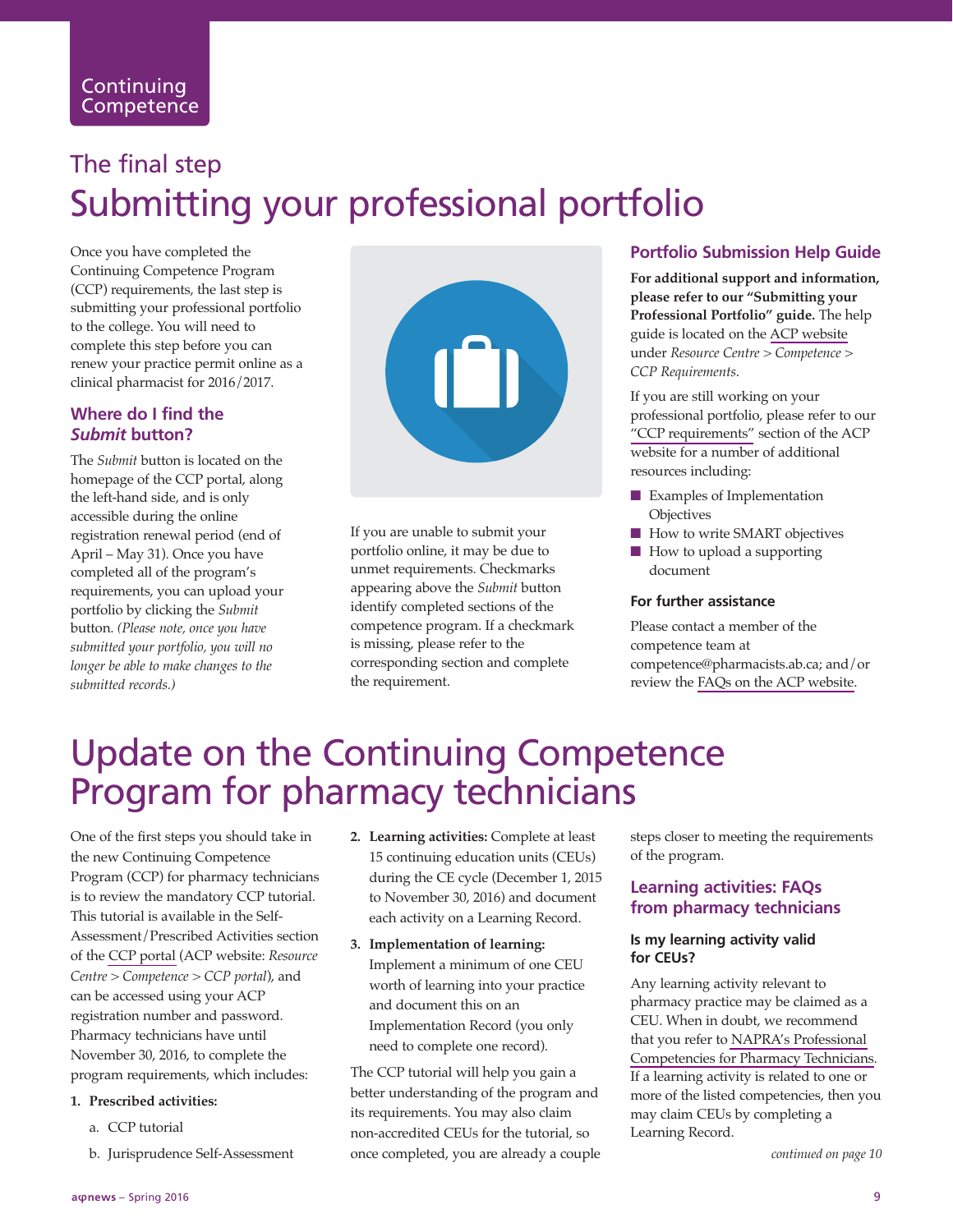

#### **CCP** *continued from page 9*

#### **How do I know whether my learning is accredited or nonaccredited?**

Accredited learning includes any learning activity that has been accredited for pharmacy technicians by either one of these accrediting bodies:

- The Canadian Council on Continuing Education in Pharmacy (CCCEP)
- The Accreditation Council for Pharmacy Education (ACPE)

Non-accredited learning includes any learning activity related to pharmacy practice that has NOT been accredited by CCCEP or ACPE (e.g., independent learning activities such as reading, research, or an in-service) or the accreditation has expired. One hour of non-accredited learning is equivalent to one CEU. (Note: A pharmacy technician may participate in programs that have been accredited for pharmacists; however, if it is not accredited for pharmacy technicians, then the technician would have to claim the activity as non-accredited.)

There are no minimum requirements for accredited CEUs in the CCP. Pharmacy

technicians may complete any combination of accredited or nonaccredited learning activities to a minimum of 15 continuing education units each CE cycle.

#### **Completing the Learning Record**

Regardless of whether the activity is accredited or non-accredited, you must complete a Learning Record for each learning activity claimed. This Learning Record is available in the CCP portal. The learning record template is easy to use and should take no more than five to ten minutes to complete.

# **TIP**

#### **Document what you've learned on a Learning Record right**

**after each activity; it's easiest to complete when the activity is still fresh in your mind.** 

For more information on CCP, review the FAQs and CCP requirements on the [ACP website](https://pharmacists.ab.ca/ccp-requirements) and/or contact a member of the competence team at competence@pharmacists.ab.ca.

#### Lessons Learned

### The Code of Ethics applies to all registrants

A recent hearing tribunal issued its written decision on the [merit and orders](https://pharmacists.ab.ca/sites/default/files/Kendrick %284138%29 2015.pdf) regarding the conduct of a pharmacy technician. On several occasions, the technician was found to have stolen cash (taken from pharmacy coworkers) and stolen medication from the pharmacy. This is the first hearing conducted by ACP into the conduct of a pharmacy technician since technicians first became regulated in 2011.

Registrants of a profession are required to act honestly and ethically – foundational to the covenant of self-regulation. Basic obligations apply to the conduct of all registrants and all registrant types within our professions. When considering the conduct of a registrant in relation to a basic requirement (e.g., acting honestly), pharmacy technicians and other registrant types will be considered in the same manner as a pharmacist.

The hearing tribunal made no deference to the registrant's status in making their decision on merit and penalty. The penalties imposed by the tribunal included, but were not limited to: a fine, significant costs, and a three-month suspension. These penalties are consistent with those issued to pharmacists who have demonstrated similar conduct in the past.

#### **Pharmacy technicians and all registrants – incorporate these lessons into your practice and conduct**

- 1. Review and discuss your fundamental professional obligations with colleagues.
- 2. Don't assume different types of registrants regulated by the ACP will have their conduct considered differently.
- 3. Review and reflect upon your conduct as it relates to the Code of Ethics and your profession.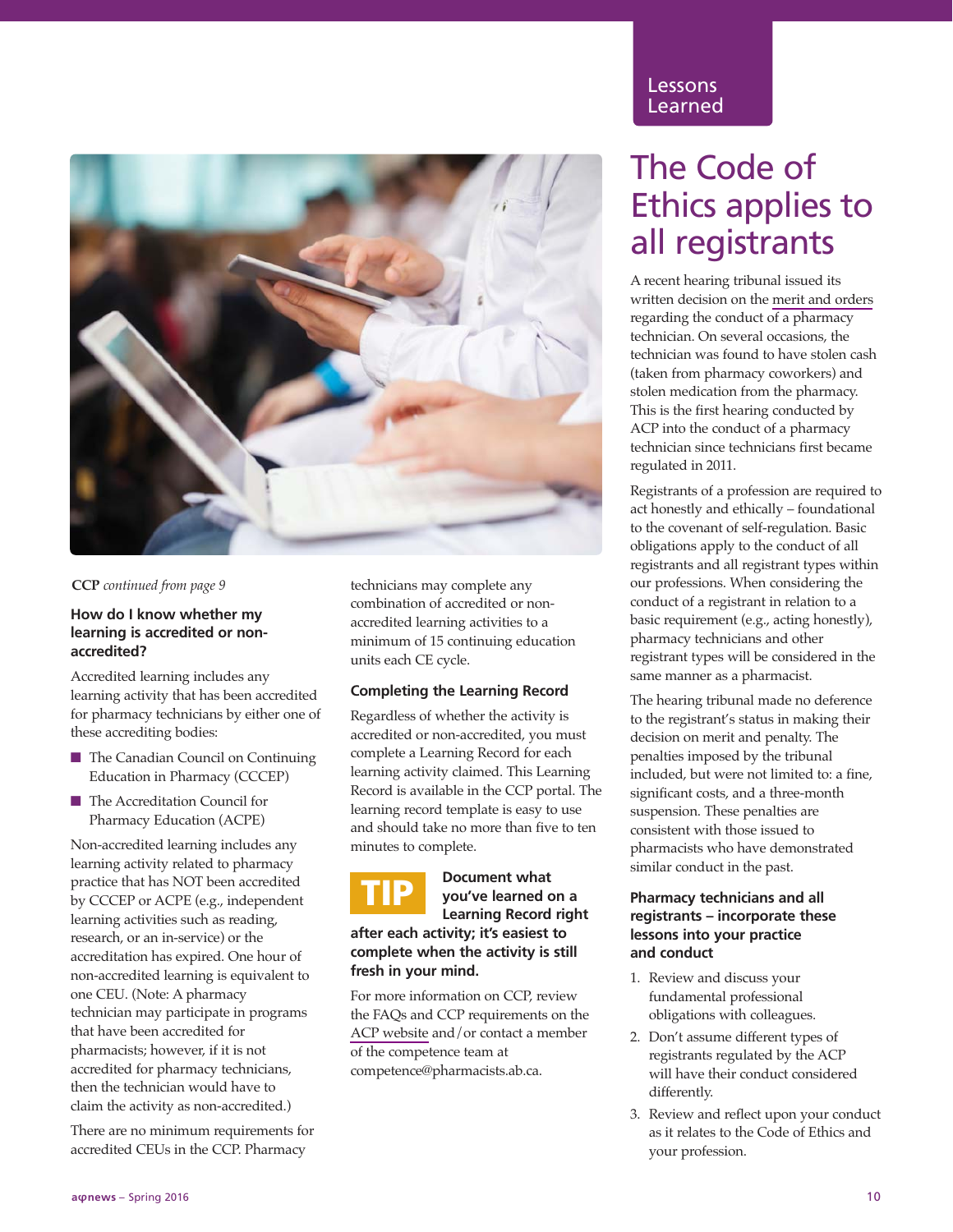### Ignoring requirements can be costly

**Ignoring the requirements of the ACP Continuing Competence Program and failing to respond to the competence department can be a costly mistake.**

A recent hearing tribunal issued its written decision on the [merit and orders](https://pharmacists.ab.ca/sites/default/files/Bright - 4033.pdf) regarding the conduct of a pharmacist who failed to meet established deadlines at Step 2 of ACP's Continuing Competence Program (CCP).

A pharmacist's failure and refusal to comply with the CPP requirements, in addition to not responding to the Competence Department and Competence Committee requests, were determined to be acts of unprofessional conduct. In their decision, the hearing tribunal affirmed the necessity for pharmacists to fully comply with CCP requirements while on the clinical pharmacist register. The hearing tribunal further underscored the importance of CCP as a cornerstone of self-regulation and the profession's ability to protect the public.

As a pharmacist, if you are unable to comply with deadlines and requirements of the CCP, then you likely should not be on the clinical register – whether you're actively engaging in practice or not. If you are unable to comply with the CCP requirements, contact the competence department immediately.

Rationale for the tribunal's decision is reflected in its following statements:

#### *Participation in the program is a fundamental duty of registered pharmacists.*

*The Continuing Competence Program is a necessary part of ensuring that registered members continue to demonstrate their clinical skill and ongoing competence to practice pharmacy. The program is not optional. Members are obliged to comply. Pharmacy is a self-regulating profession. When a member refuses to abide by the requirements that all members must follow, it suggests that the requirements are optional, which is not the case, and undermines the ACP's ability to engage in self-regulation.*

*These proven allegations go to the heart of the professional and ethical obligations of a pharmacist. To refuse to comply with the continuing competence requirements expected of all pharmacists is a breach of [the pharmacist's] duty to the public and the profession of which he/she is a member.*

*Conduct such as that shown by [the pharmacist] in this case can seriously undermine public confidence…*

#### **Pharmacists and Pharmacy Technicians – incorporate these lessons into your approach to ACP's Competence Program**

- 1. Review your professional obligations in complying with the CCP and in responding to the ACP. Principles 9, 10 and 11 of the [Code](https://pharmacists.ab.ca/sites/default/files/CodeofEthicsBooklet.pdf) [of Ethics](https://pharmacists.ab.ca/sites/default/files/CodeofEthicsBooklet.pdf) may provide you valuable guidance in this respect.
- 2. Review and understand all aspects of the college's CCP. Excellent information about the CCP can be found in recent editions of a o[news](https://pharmacists.ab.ca/newsletter). on [ACP's website](https://pharmacists.ab.ca/ccp-requirements) under *Resource Centre > Competence > CCP Requirements,* and in the CCP portal.
- 3. Be engaged in the CCP process and proactively respond to and complete all requirements of the CCP. Don't wait until the last minute to respond, especially if you think you may not be able to fully respond to a requirement of the CCP.
- 4. Ensure ACP has up-to-date contact information for you.
- 5. Read communications from ACP for additional information and tips on the CCP.
- 6. If you think you need help understanding or complying with the CCP, ask for and accept assistance.
- 7. Discuss the CCP requirements with your peers.

**a** φ**news** – Spring 2016 **11**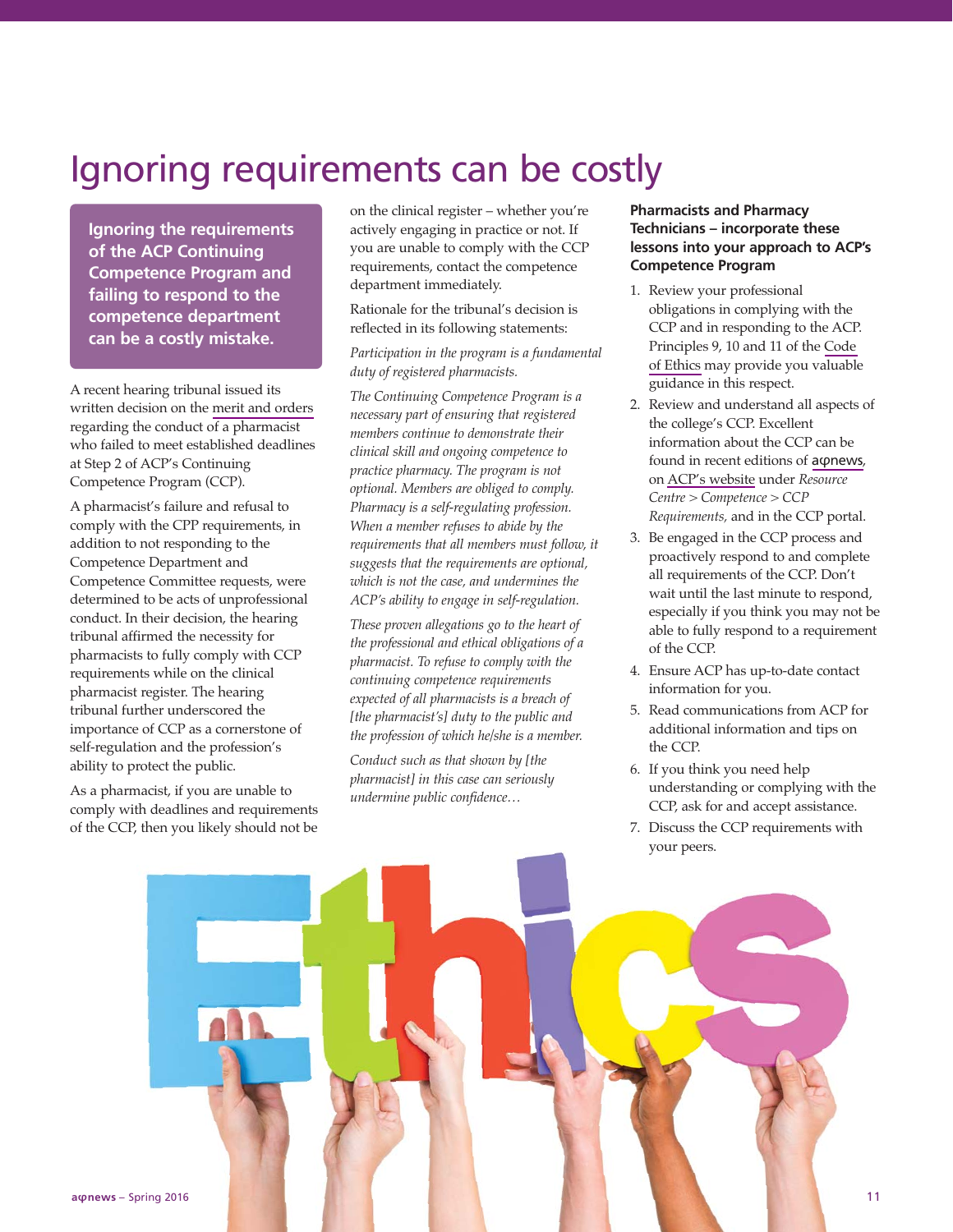

# Congratulations 2016 APEX Award winners

*The APEX Awards are uniquely driven by the pharmacy community to recognize excellence in pharmacy practice in Alberta. The Alberta Pharmacists' Association (RxA) and the Alberta College of Pharmacists (ACP) are proud to feature this year's APEX Award recipients. These individuals champion excellence in their practice and provide exceptional patient care to Albertans. We applaud their efforts in advancing the profession and are excited to celebrate them! Access complete profiles of this year's recipients on our website at https://pharmacists.ab.ca.*



**Award of Excellence Serena Rix** *Pharmacist, Grey Nuns Community Hospital, Edmonton* 

Serena Rix is a PharmD practising in the palliative care unit at the Grey Nuns Community Hospital in Edmonton. Drawing on her extensive oncology experience, most notably from her years as a pharmacist at the Cross Cancer Institute, Serena led the development of a tool designed to assist non-oncology pharmacists and allied healthcare professionals to identify problems associated with oral chemotherapy. Working closely with a project team from the University of Alberta, Serena created the AntiC website,

www.oralchemotherapy.ca, and corresponding mobile app.

AntiC covers an updated list of many brand and generic chemotherapy agents from monographs, precautions for both general and specialized populations, usual doses, common side effects, and drug interactions. AntiC is a valuable tool for both community and hospital pharmacists who provide care to chemotherapy patients. This contribution to the practice of pharmacy is a true example of what can be achieved when you combine a passion for patient care, an innovative spirit and the desire to modernize practice.

Serena participates as a Pharmacist Mentor, acting as preceptor for 2nd and 4th year Pharmacy and post-professional PharmD residencies. She is also involved in undergraduate teaching for the Faculty of Pharmacy and Pharmaceutical Sciences at the University of Alberta, covering subjects such as palliative care, pain management, and oncology medication side-effects.

"Serena Rix is extremely involved in teaching, mentoring, and is actively pursuing research projects on knowledge translation within the area of palliative care," says Dr. Sharon Marsh, Assistant Professor, Faculty of Pharmacy and Pharmaceutical Sciences, University of Alberta. "She has a passion for learning and for teaching and has an incredible drive to improve both herself and others through her work and research."



#### **M.J. Huston Pharmacist of Distinction**

**Val Langevin** *Pharmacist, Shoppers Drug Mart, Sylvan Lake*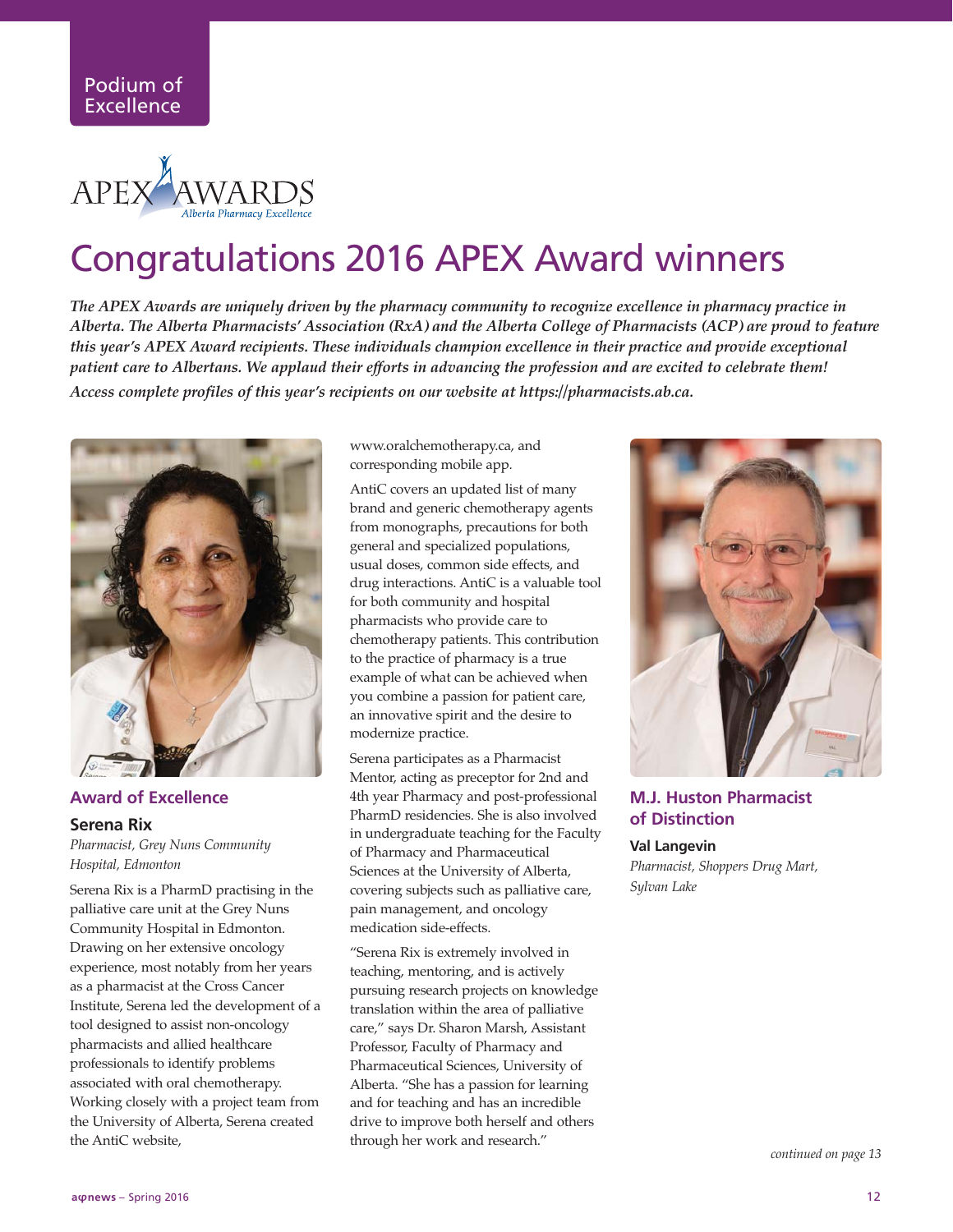

**APEX Awards** *continued from page 12*



**Friend of Pharmacy Dr. Sadia Shakil**  *Physician, Horizon Family Practice, Edmonton* 



**W.L. Boddy Pharmacy Team Melissa Dechaine, Tara Grimstead, Lisa Tate, Lindsay Torok-Both and Andrea Pickett** *St. Albert and Sturgeon Primary Care Network, St. Albert* 



**Future of Pharmacy Taryn Heck** *Clinical Pharmacist, Mazankowski Alberta Heart Institute, Edmonton*



**Future of Pharmacy Ashten Langevin** *Pharmacist, Foothills Medical Centre Inpatient Pharmacy, Calgary*

![](_page_12_Picture_10.jpeg)

**Future of Pharmacy Robert (Graham) Anderson** *Owner/Pharmacist, Sherwood Dispensaries, Sherwood Park*